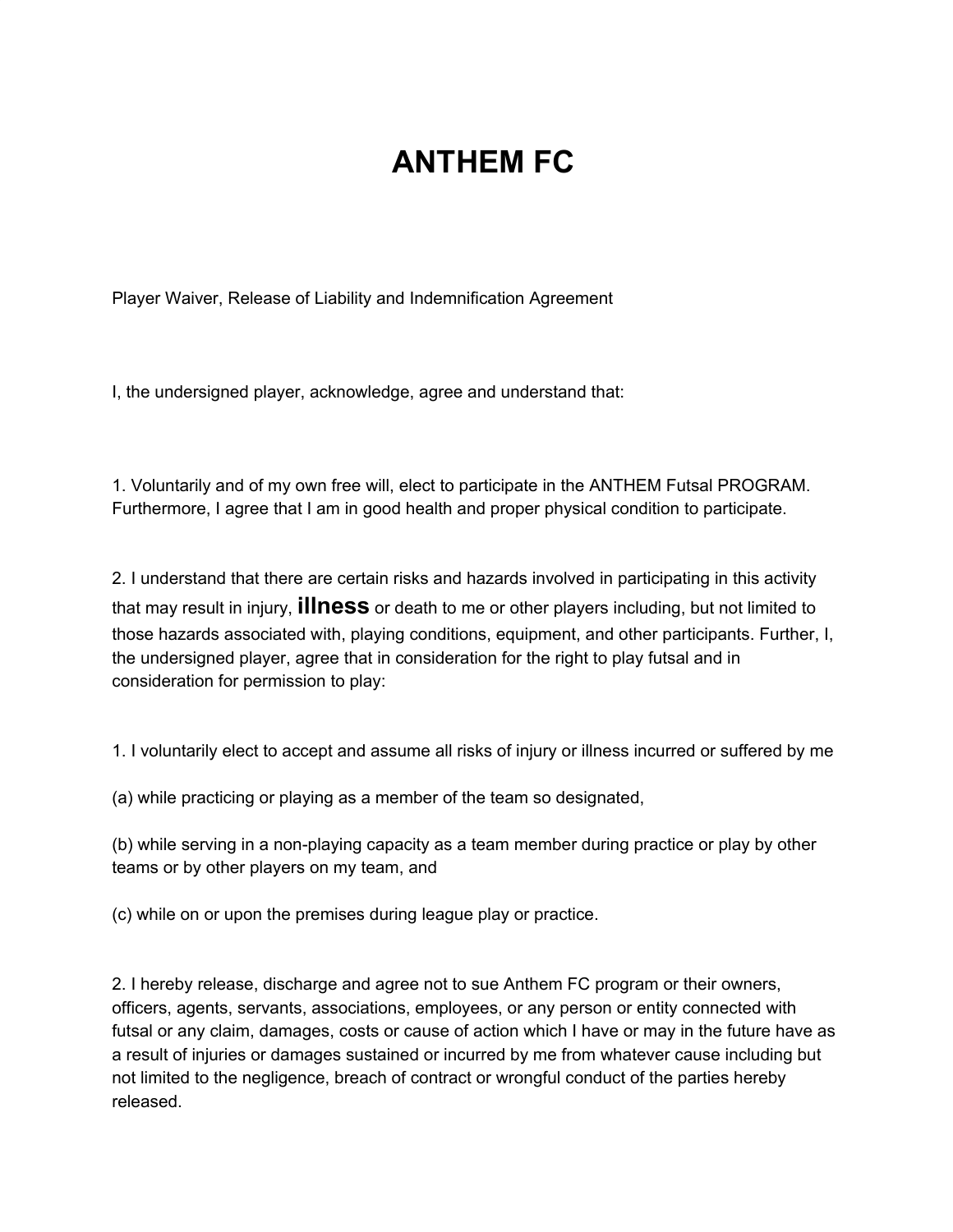Name of Player (Print)

Address

Parent/Guardian Waiver,

Release of Liability and Indemnification Agreement

I, the undersigned parent or guardian of the above named minor, acknowledge, agree and understand that:

1. The above named minor is in good health and proper physical condition to participate in futsal.

2. There are certain risks and hazards involved in the above named minor participating in futsal that may result

in injury or death to the minor or other players including, but not limited to those hazards associated with, playing conditions, equipment, and other participants.

3. I hereby release, discharge and agree not to sue Anthem FC or their owners, officers, agents, servants, associations, employees, or any person or entity connected with Anthem FC for any claim, damages, costs or cause of action which I have or may in the future have as a result of injuries or damages sustained or incurred by the above named minor from whatever cause including but not limited to the negligence, breach of contract or wrongful conduct of the parties hereby released.